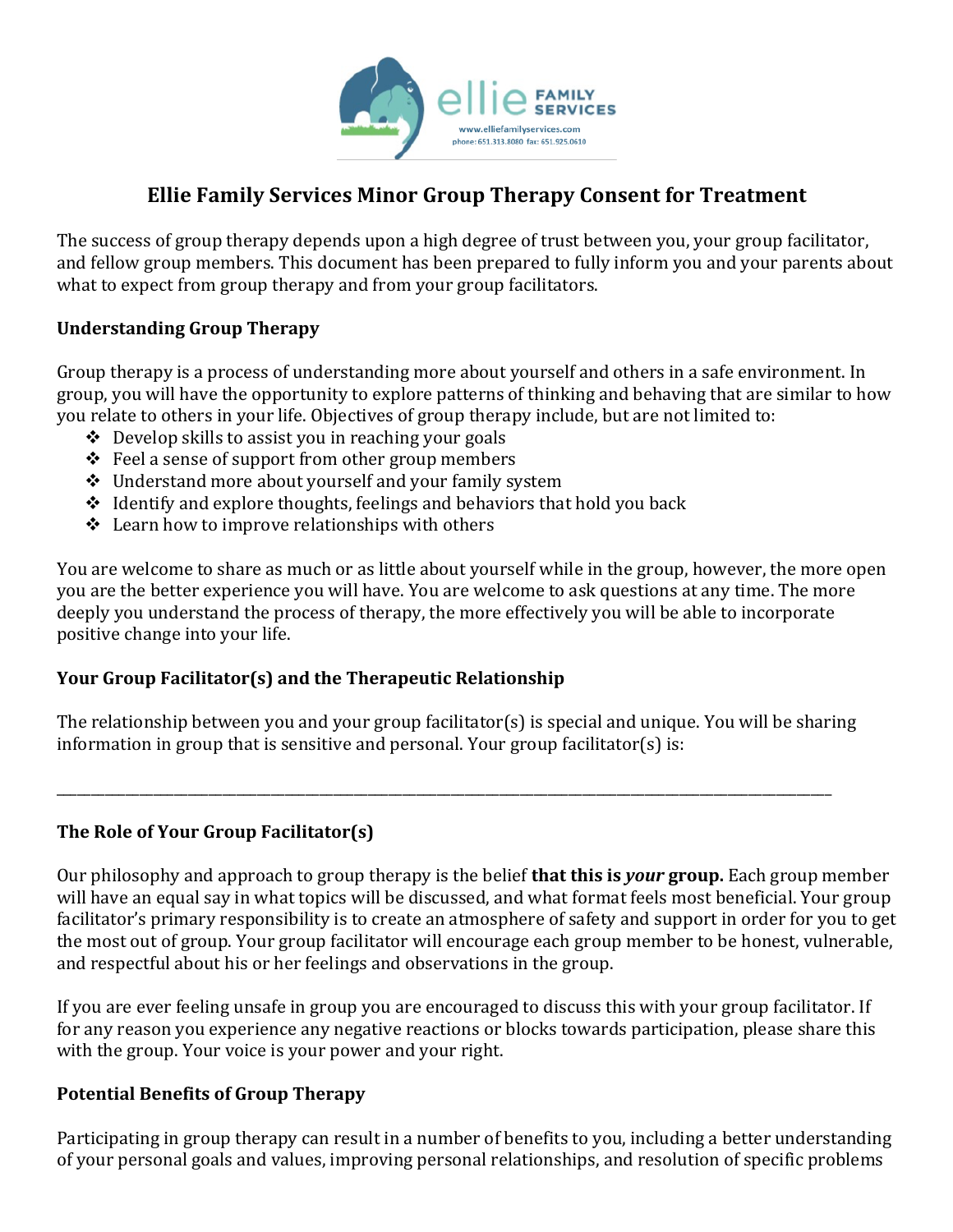you are facing in your life. It is important to recognize that therapy is not magic, and change does not occur overnight. Your willingness to participate fully in group and your openness to take feedback from your facilitators and other group members will play a role in how much you gain in therapy. In particular, the extent to which you are open and honest about yourself will play a role in how quickly you can achieve your goals.

## **Knowing the Risks of Group Therapy**

There can be discomfort involved in participating in group therapy. You may remember unpleasant events, or experience feelings of anger, fear, anxiety, sadness, frustration, loneliness, helplessness, or other unpleasant feelings. If these distressful emotions arise during your therapy, please talk with your group and with your group facilitator.

During the process of group therapy, is normal to have intense feelings and reactions to other group members or even towards your group facilitators. Again, these are understandable emotions that should be discussed and processed in the group setting. If you believe that group is not the most appropriate setting for you to heal and grow, please talk with your facilitator about other possible options.

### **Confidentiality**

It is important that you feel comfortable in group to talk freely about whatever is bothering you. Sometimes you might want to discuss things that you do not want your parents or guardians to know about. **You have the expectation of privacy in group sessions.** As a general rule, group facilitators do not talk to your parents about what you discuss in group without your permission.

However, there are some exceptions to this rule. In some situations, in accordance with professional ethics and state laws, your facilitator may disclose information without your permission. Some of the circumstances where disclosure is required by law are:

- $\cdot$  If you, another minor, a dependent person, or an elder adult is being abused
- $\cdot$  If you are in danger of hurting yourself, someone else, or another person's property
- $\cdot$  When a family member communicates to your facilitator that you present a danger to others

If you are doing things that could cause serious harm to you or someone else, your facilitator will use their professional judgment to decide whether a parent or guardian should be informed. In these situations, your facilitator will talk with you about her concerns and discuss the best way to include your family in order to get the support that you need.

#### **Group Member's Agreement for Confidentiality**

All members of the group will be asked to agree to a high level of confidentiality in the group sessions. This means that each participant agrees not to share any other group member's identifying and personal information with others. It is appropriate to share your personal reaction and feelings about group with others, but please do not share other people's stories with anyone outside of the group.

#### **Fees**

The fee for each group session is  $\frac{1}{2}$ . Payment is requested at the beginning of every group session. Some group members may choose to pay in advance for services rendered on a monthly basis. If you pay in advance and have an excused absence, then that payment will be held as a credit for future sessions.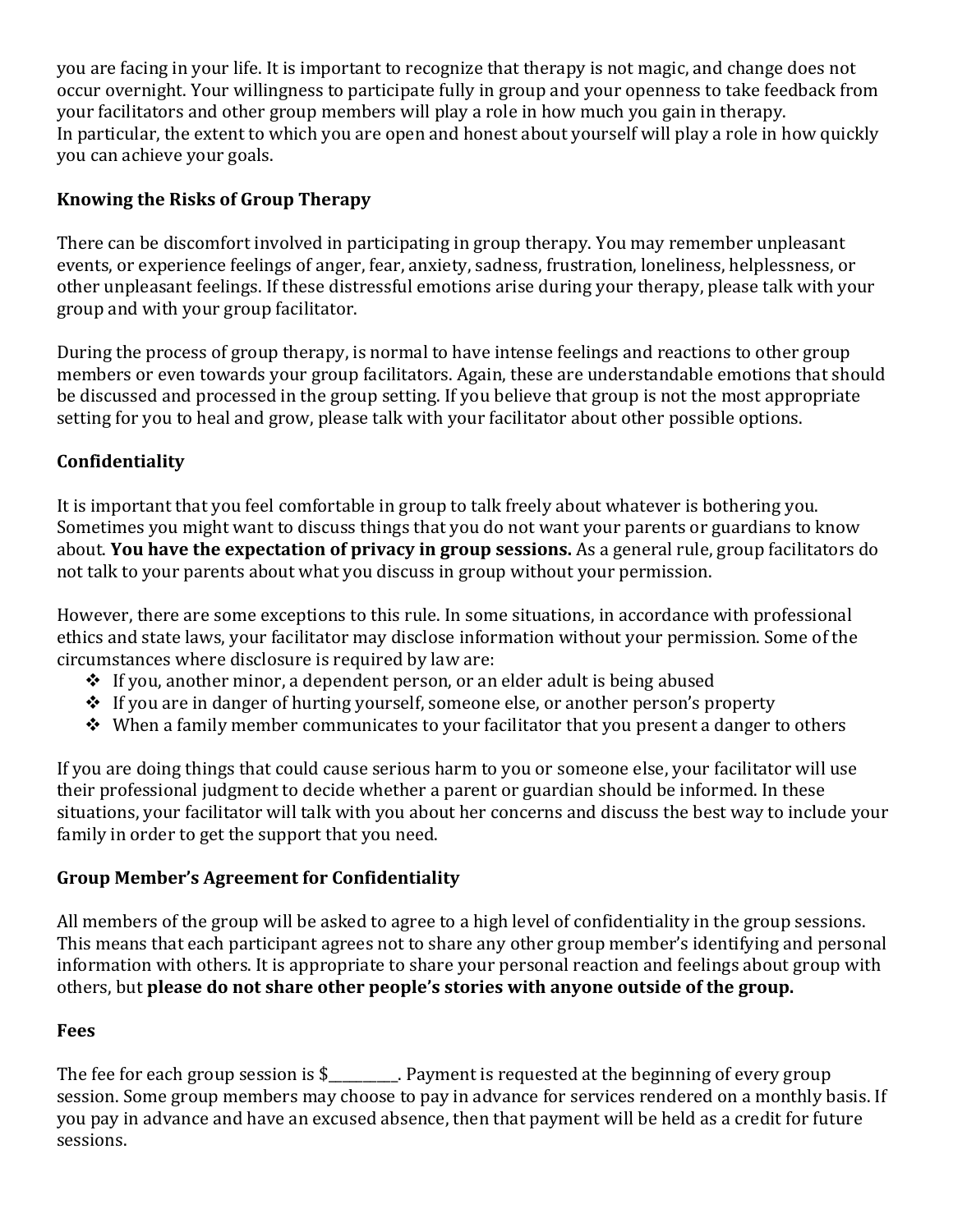Payment can be made by debit or credit card, cash, or check payable to 'Ellie Family Services'. As the administrative costs of running a practice change, session fees may be adjusted accordingly. In such cases, your group facilitator will discuss the adjusted fee with you or your parent/guardian at least 30 days before a change will come into effect.

#### **Time Spent on Your Behalf**

In addition to the time spent in group, time spent on your behalf outside of group may be charged at \$ per hour. This time might include, but is not limited to: consultations with other treatment providers, reading or writing documents, family therapy, or report writing. Typically, any time exceeding 15 minutes outside of the regularly scheduled group sessions is subject.

E-mail is a helpful tool for asking general questions of your facilitator, confirming appointments, and conveying relevant information and updates. However, **e-mail should not be used as a substitute for therapy.** Your group facilitator will not conduct therapy via email, and in such cases that lengthy or disclosing emails are received; she/he will invite you to talk about it during group. Please notify your therapist if you decide to avoid or limit, in any way, the use of e-mail. Otherwise, your therapist may communicate with you via e-mail when necessary or appropriate. Please do not use e-mail for emergencies and please note that e-mails, faxes, etc. are all part of the clinical records.

#### **Online reviews and Social Media**

We understand that the use of the Internet, online reviews, and social media impact virtually all aspects of our lives – especially as teens. **Please be aware of the implications of posting information about your group therapy online!** If you post an online review, status update, tweet, or blog about your experience in therapy, you are publicly acknowledging a therapist-client relationship and have thus waived your right to privacy. Please consider any potential negative impact that this could have either today or in your future.

#### **Emergencies**

Your therapist can be reached during normal business hours Monday through Friday by calling Ellie Family Services at 651-313-8080. Please note that we may not be immediately available to handle emergency situations. If you are in need of emergency assistance, call '911' or the Metro Children's **Crisis Response Services of Minnesota at 651-266-7878.** Unless otherwise specified, your therapist will return phone messages within 24 hours.

#### **Consistent Attendance**

It is very important that you consistently attend scheduled group therapy sessions. Although illness, unexpected events, or vacations may occasionally interrupt your therapy, consistent attendance plays a large role in helping you, and your fellow group members achieve your desired goals. Please be aware that your absences negatively influence the progress of yourself and the other group members. If for any reason you are not able to attend a group session, please inform your group facilitator.

#### **Conclusion of Group Therapy**

There are many different levels of care that therapists provide. Although group therapy is a very helpful tool for many people, the level of care offered at Ellie Family Services and with this group may sometimes not be the best match to your needs. If at any point during therapy your facilitator assesses that she/he